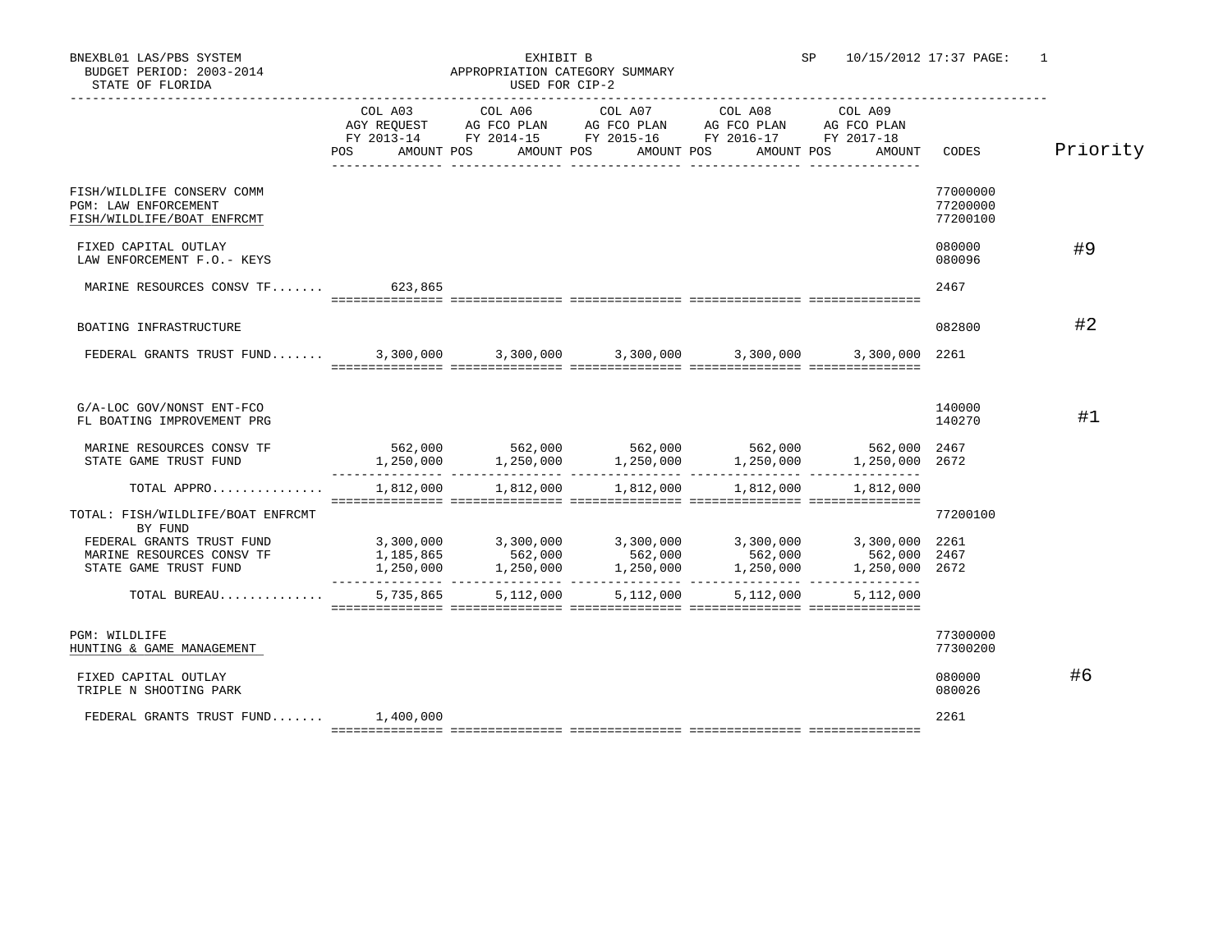|                                                                                        | COL A03   |                       | AGY REQUEST AG FCO PLAN AG FCO PLAN AG FCO PLAN AG FCO PLAN |              | COL A09                      |                                  |     |
|----------------------------------------------------------------------------------------|-----------|-----------------------|-------------------------------------------------------------|--------------|------------------------------|----------------------------------|-----|
|                                                                                        |           |                       | FY 2013-14 FY 2014-15 FY 2015-16 FY 2016-17 FY 2017-18      |              |                              |                                  |     |
|                                                                                        | POS       | AMOUNT POS AMOUNT POS | AMOUNT POS                                                  | AMOUNT POS   | AMOUNT                       | CODES                            |     |
| FISH/WILDLIFE CONSERV COMM<br>PGM: HABITAT/SPECIES CONSR<br>HABITAT/SPECIES CONSERVATN |           |                       |                                                             |              |                              | 77000000<br>77350000<br>77350200 |     |
| FIXED CAPITAL OUTLAY<br>FISHEATING CREEK WMA                                           |           |                       |                                                             |              |                              | 080000<br>080060                 | #8  |
| STATE GAME TRUST FUND $404,500$                                                        |           |                       |                                                             |              |                              | 2672                             |     |
| WMA LAND IMPROVEMENTS                                                                  |           |                       |                                                             |              |                              | 085020                           |     |
| STATE GAME TRUST FUND 595,000 595,000 595,000 595,000 595,000                          |           |                       |                                                             |              | 595,000                      | 2672                             | #5  |
| INVASIVE PLANT MGT STO FAC                                                             |           |                       |                                                             |              |                              | 085070                           | #10 |
| INVASIVE PLANT CONTROL TF                                                              | 75,000    |                       |                                                             |              |                              | 2030                             |     |
| TOTAL: HABITAT/SPECIES CONSERVATN<br>BY FUND                                           |           |                       |                                                             |              |                              | 77350200                         |     |
| INVASIVE PLANT CONTROL TF<br>STATE GAME TRUST FUND                                     | 75,000    |                       |                                                             |              | 595,000 2672                 | 2030                             |     |
| TOTAL BUREAU                                                                           | 1,074,500 |                       | 595,000 595,000                                             | 595,000      | 595,000                      |                                  |     |
| PGM: MARINE FISHERIES<br>MARINE FISHERIES MGT                                          |           |                       |                                                             |              |                              | 77500000<br>77500200             |     |
| G/A-LOC GOV/NONST ENT-FCO<br>ART FISH REEF CONST PROG                                  |           |                       |                                                             |              |                              | 140000<br>140004                 | #3  |
| FEDERAL GRANTS TRUST FUND<br>MARINE RESOURCES CONSV TF                                 | 300,000   |                       |                                                             | ------------ | 500,000 2261<br>300,000 2467 |                                  |     |
| TOTAL APPRO                                                                            | 800,000   | 800,000               | 800,000                                                     | 800,000      | 800,000                      |                                  |     |
| <b>PGM: RESEARCH</b><br>FISH/WILDLIFE RESRCH INST                                      |           |                       |                                                             |              |                              | 77650000<br>77650200             |     |
| FIXED CAPITAL OUTLAY<br>MARINE YOUTH CONSERV FAC                                       |           |                       |                                                             |              |                              | 080000<br>089800                 | #4  |
| MARINE RESOURCES CONSV $TF$ 2,000,000                                                  |           |                       |                                                             |              |                              | 2467                             |     |